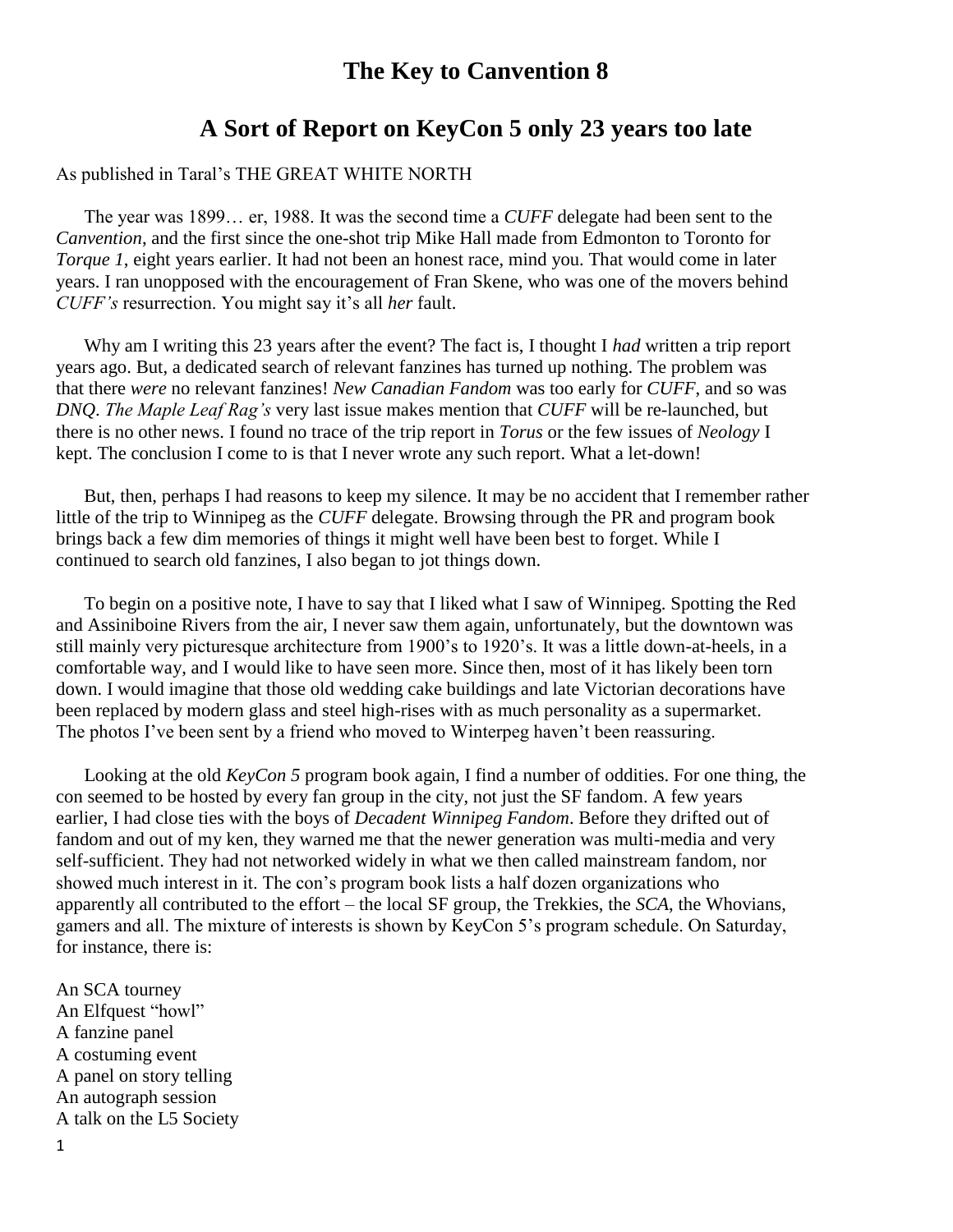A debate on whether Star Trek The Next Generation is worthy to carry on from TOS A comparison of fashion accessories from Dr. Who and Hitchhiker's Guide to the Galaxy A Masquerade A filk concert The business meeting for the *Canvention*.

 Other than the cover of the program book and progress report, there is no other mention of the *Canvention*. That, in itself, is a little odd, don't you think?

 If that humbles us a little, consider this. *CUFF* isn't mentioned at all, except once, obliquely. On Sunday, 2 p.m.:

"CUFF TURKEY AUCTION – We've all read a real turkey. I mean a story that you would pay to have stopped. Fran Skene presents another great fannish tradition in order to raise money for the Canadian Unity Fan Fund. You are encouraged to bring your 'favourite' pieces of science fiction. The audience is encouraged to help in any way (included acting out the passages)." Although naming *CUFF* in the title, it is basically a Fran Skene program item in which she does what she had been doing at other conventions for some time. This reading must have been identical to any number of other readings, except that the audience paid to have their choice of turkey meat served up by Fran.

 The turkey auction was probably the part of *KeyCon* that I remember most vividly. Fran wasn't the only reader. There were only one or two, but after all this time their identities are a mystery. I had assumed that the connection to *CUFF* meant that I was supposed to be on the panel, so I took a place at the front as well. And I sat there doing nothing while the others read from John Norman's *Gor* books. Otherwise, I might as well have been at the Winnipeg zoo looking for *Winnie the Pooh's* plaque. I think I overheard Fran say later that she didn't know what I was doing there, but it might have been someone else. I felt like a prize chump, though. And that was the highlight of the con for me.

 I did sit on two panels. They were predictably panels on fanart and fanzines. I have no complaint about them. In fact, I don't remember one single detail about either. They might have been cancelled for lack of attendance, for all that I recall.

 In fact, I don't remember one single bloody thing at all about the entire con. There's a dim ghost of a memory about talking to someone on the concom about my role as *CUFF* delegate, and maybe there was a curtain behind us, but that might be nothing more than a figment of my imagination. Twenty-three years has a way of jumbling up associations in your mind that never made much of an impression in the first place.

 For the record, *KeyCon 5* was held over May 20th to 21st, 1988, at the *Holiday Inn Downtown*. The Guest of Honour was Gene Wolfe. They had an Honoured Guest as well, but whether Charles de Lint ranked the GoH, or they were equals, I don't know. Fran Skene was Fan Guest of Honour, and Kevin Davies was Artist Guest. If anyone cares, it cost \$25 for membership at the door. If you got yours early, you would have been set back a mere \$16! The con had a 30 page program book with the usual forgettable crap in  $it - ads$  made up about a quarter of it. The rest was schedule information and short bios on the guests. Phil Jennings, Dave Duncan and Judith Merrill were also featured. Does anyone know who Phil Jennings is? I don't. Apparently he wrote SF in 1988. They come; they go; but the great live on. The not-so-great have to be dug up like this in old program books.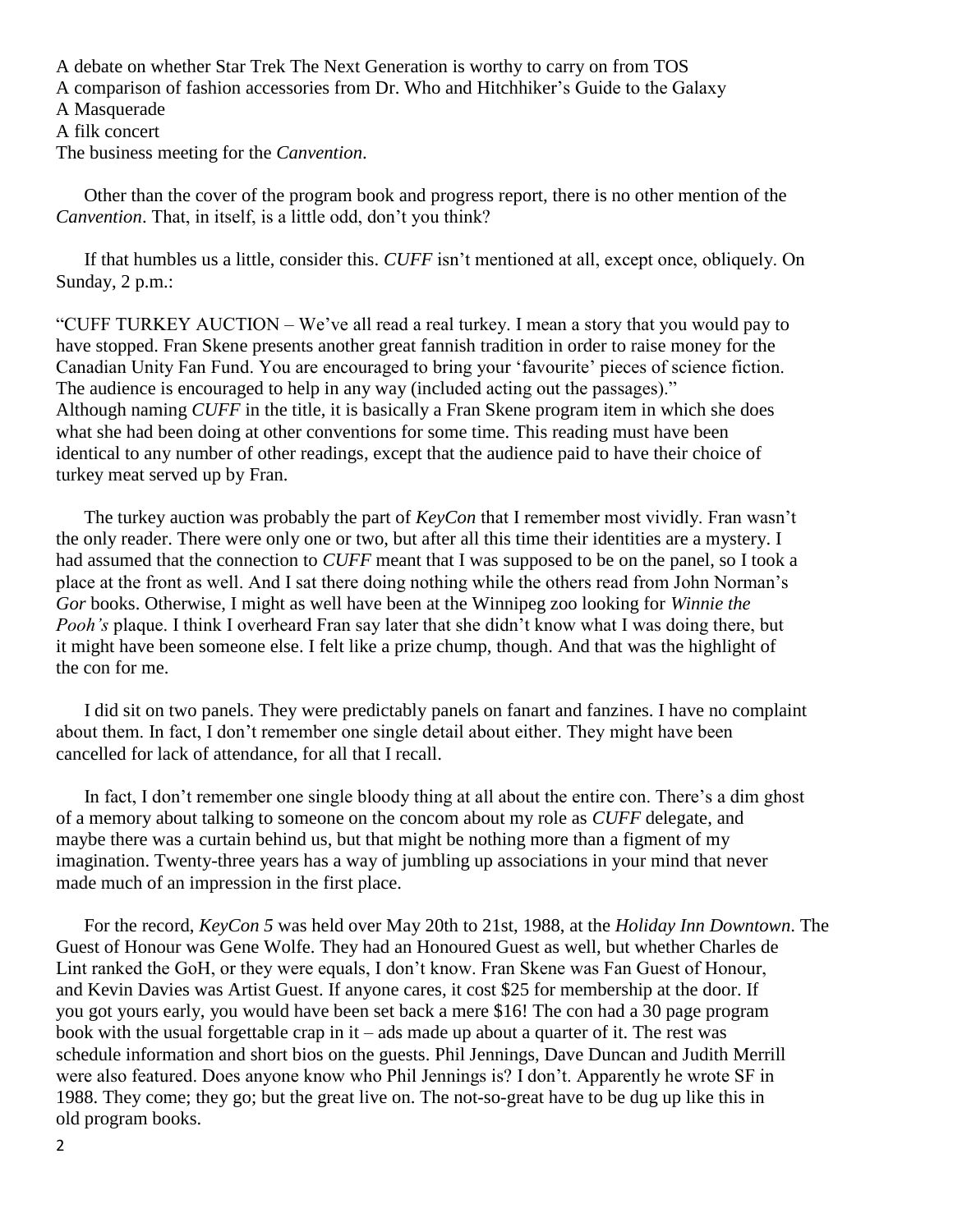Ironically, I see that the artist guest of honour at *KeyCon 5* was Kevin Davies. Kevin was another Toronto fanartist who I knew, at the time, just well enough to use his first name. He had sprung out of a high school media club three or four years earlier, and was as long on ambition as he was on energy. His club had run a media con before anyone in it had even heard of *OSFiC*. A short time later, Kevin was involved in publishing a slick-looking media magazine called *Miriad*. Although he seemed more comfortable with the comics style of drawing, he was adaptable and contributed fanart to a number of local zines. When *Bakka's* old store sign finally fell off the building, Kevin was asked to paint the replacement. Personable, good looking, loaded with talent, hardworking, he was already fan GoH at conventions.

 Meanwhile, after 15 years in fandom, I had only the rather inconspicuous role of *CUFF* delegate to play. But, why is that *ironic?* Kevin moved on rather soon after that. Although he still made annual appearances at the double birthday bash put on by Mike Glicksohn and Mike Harper, Kevin was doing his best to get ahead in the gaming business. I saw him at Glicksohn's funeral earlier this year… but he'd left fandom behind long ago. Twenty-three years later, though, and *I'm* still here... Of course, I'm not saying which course was the better. I'm just nursing an understandable grudge against a Johnny-come-lately.

 Another irony of sorts is that *The Maple Leaf Rag* was just about the last of its kind. After Garth Spencer gave up the title, Mike Skeet continued a slicker, more pro oriented version with the abbreviated title *MLR*. I don't recall how many issues the *MLR* lasted, but I don't believe it was many. Keith Soltys published his 8th and last issue of *Torus* in 1989, and that was just about the end of the Age of Publishing Jiants in Canada. The two decades since have been dominated by Dale Spiers and *Opuntia* – a decent zine but somewhat off-the-map of the rest of fanzine fandom – and on the West Coast, Graeme Cameron and Garth Spencer. Both the West Coast guys seem determined to *educate* fandom rather than *entertain* it, and their zines tend to show it.

 Since we're on the subject, the remainder of traditional fanzine fandom in Canada has amounted to me, Lloyd Penney, Murray Moore and Colin Hinz. I mention Colin because of his support of the dying art of mimeography and because he published an issue of *Novoid* last year. Of late, Felicity Walker has been doing a fine job editing *BCSFAzine* as well. Altogether, that's less fanzine fandom than you would find in Seattle. Everybody else is running around organizing conventions as though it were a sustainable growth industry. Perhaps it is.

 At present, its clear that what attracts most fans to fandom are conventions. This is a sea-change that's been going on for as long as I've been *in* fandom. While once cons brought together fans who were science fiction hobbyists, today running a con *is* the hobby for most fans. Well and good for those who can afford the travel, or enjoy committee meetings and exercising miniscule amounts of authority. It does no-one any harm that I know of, and if it gives them pleasure, so be it.

 So much about SF and the society we live in has changed since the 1970s, when I became involved in fandom, that I don't think fandom is at all what it was… nor can it ever be that again. Imitating the print medium is not particularly cool. No doubt it will attract a few oddballs, but most young people are clamoring to get on the internet so they can have their own web pages, write blogs, join *FaceBook* or *Twitter*, film themselves while screwing around, to shop on eBay or Amazon and play games. That's an altogether different sort of cool. Fandom today is not the exclusive property of introverts, misfits and loners who were once clued-in to a nonconformist literature. If you want a younger generation to join fandom, fandom will have to be clued-in to the internet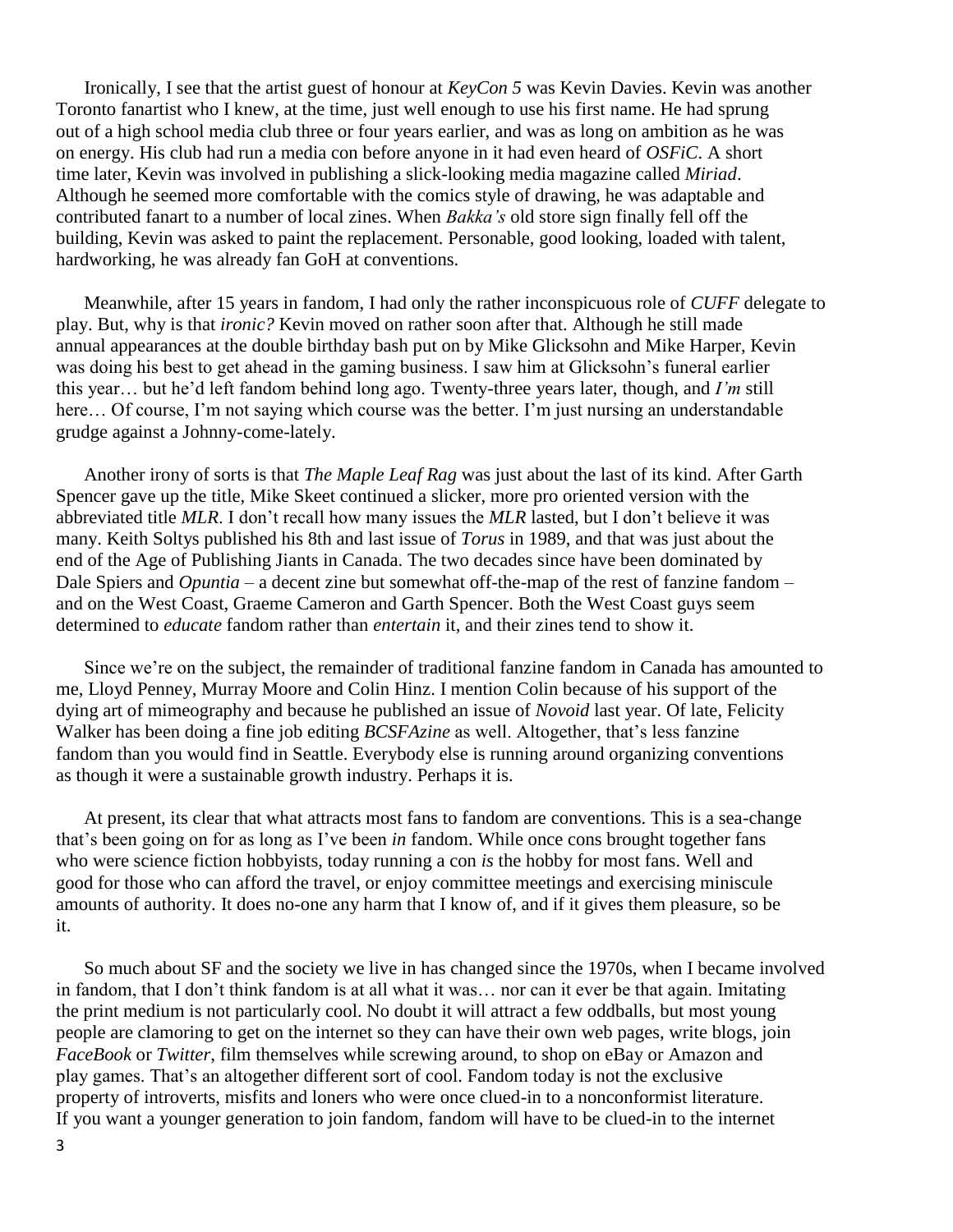instead. Interactive media are different in important ways than the print media, though. What's in print is indelible. What's on the internet is a constantly changing flow of information, opinion and BS with no filters or ulterior purpose. As fandom moves online we can only be certain of one thing – it'll be different.

Not my cup of tea, though.

 There, in a thumbnail, we have one of *CUFF's* main problems. Of the Publishing Jiants still practicing in this country, at least three of them have already been *CUFF* winners!

 The fall-back position seems to be to award Auroras and select *CUFF* delegates on the basis of their recipe for hot, chili-chutney pierogi or the ability to juggle live chickens in front of a webcam while dressed as a Klingon. How in the world do you compare such things?

 Returning reluctantly to topic, I have no memories of Kevin Davies at *KeyCon*. He may have been busy with program, and locked behind closed doors with his guitar much of the rest of the time. The only person I have any clear memory of knowing at the con was Fran Skene, and I may have made rather a pest of myself by hanging around. I went along with her party the only night I can recall going out of the con hotel for a meal. Someone enthused about a certain restaurant they knew and it was agreed on through the mysterious process of "consensus." From the start, *I* had my doubts. While it might have been an exaggeration to call the place a "gourmet" hot dog emporium, hot dogs were indeed the restaurant's specialty. It served them boiled or grilled, split or whole, on whole wheat or white, sesame seed, onion or plain and with any condiment you asked for. For that matter, I can't say I had any complaints about the food.. The dogs were tasty and filling. What I kept to myself, though, was that they weren't any better than a hot dog from one of the licensed wienie wagons on Queen street downtown, back in Toronto, where they only cost a buck-ana-half. I suppose if your idea of a treat is a *pierogi* – the absolutely blandest food in the firmament –then a hot dog must indeed seem like Food of the Gods. I wonder how many native Winterpegians went home with a belly ache from all the "spicy" food that night?

 While speaking of pierogi, I had never eaten one before *KeyCon*. I suppose you *could* call it good luck that almost every other room party served them. There were two kinds, as I recall. Those with a pasty white filling, and those with a different pasty white filling. I was told that one was a very mild, white cheese and the other boiled potato. They were as bland as you'd expect a lump of dough with boiled potato or process cheese would be. Since that day, I've never understood the pride with which Winnipegians rave about their pierogi. It isn't so much the essential idea that's wrong. Wrap some meat or shrimp in dough , and it might have a chance. Spice it up and wok fry it for flavour. Put wasabi or soy on it. Blintzes, raviolis, Chinese pot stickers, Momo or Japanese gyoza, samosa, roti – anything would be better than bland pasty dough and a bland pasty filling! Of course, its possible that the Winnipeg version is not the real deal, and the same dish in the Ukraine would put a rijsttafel or dim sum to shame. The only way I know to settle the issue, though, is to run a fan fund to Kiev and have the winner write a trip report…

 Of course, none of this has much to do with *KeyCon* or Winnipeg fandom today. Twenty-three years is a considerable span of time to look back over and for the world to have moved on. Indeed, I've moved on a considerable amount myself. Yet, strangely, while I've been the Fan *GoH* at the *Worldcon* in Montreal, I've never attended another Canadian convention west of Pearson International Airport. Nor am I likely to run for *CUFF* again. Once was enough, thanks!

Yet, it would be a mistake to connect my disappointing experiences at *KeyCon 5* to the general